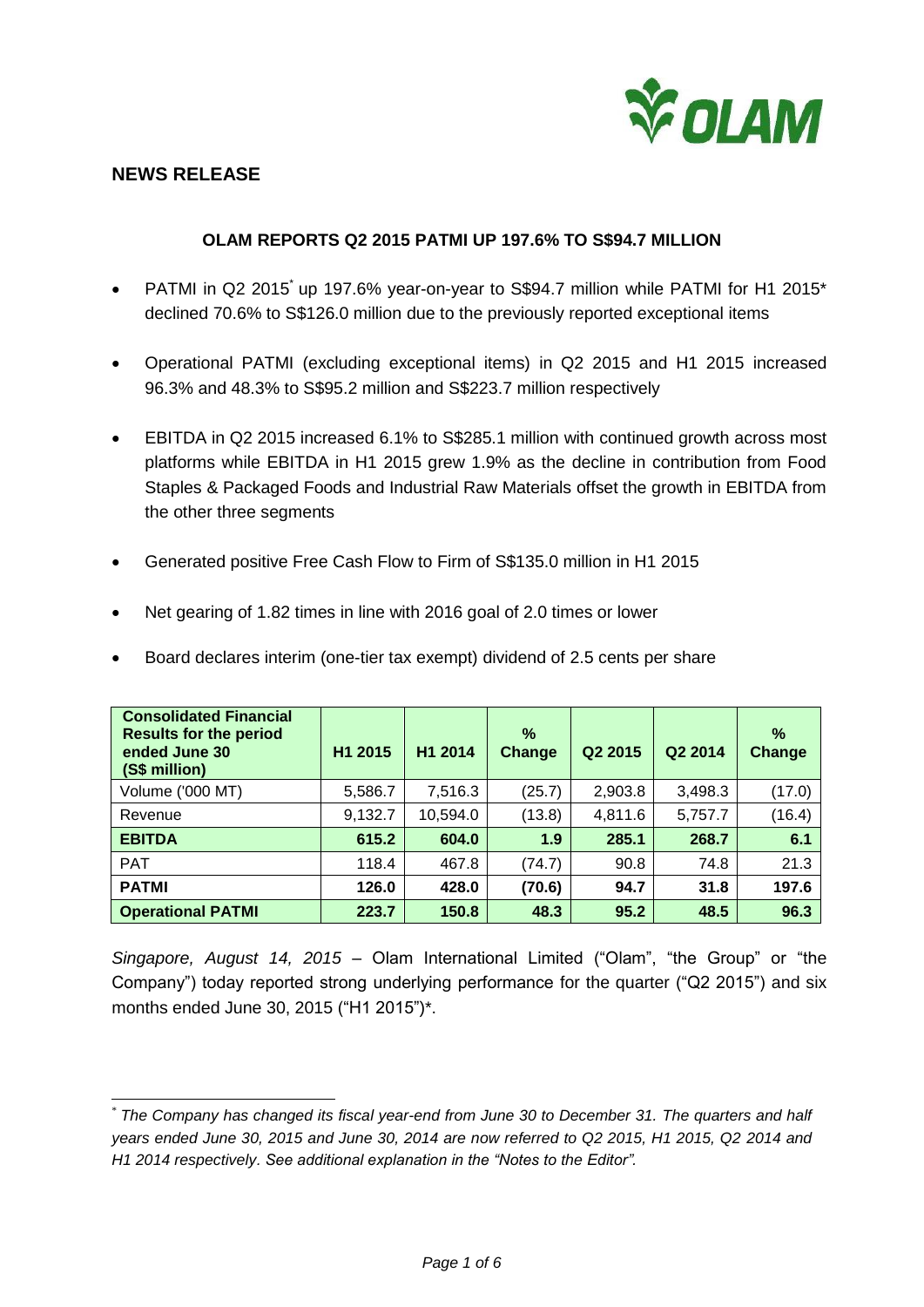

**For Q2 2015**, Operational Profit After Tax and Minority Interest ("Operational PATMI"), which excludes exceptional items, nearly doubled to S\$95.2 million from S\$48.5 million in the previous corresponding period ("Q2 2014"). Reported PATMI nearly tripled to S\$94.7 million from S\$31.8 million in Q2 2014.

The Group's Earnings Before Interest, Tax, Depreciation, and Amortisation ("EBITDA") grew 6.1% year-on-year to S\$285.1 million as four out of five segments registered growth.

Sales volumes and revenues declined 17.0% and 16.4% respectively as part of the Company's strategy to grow in prioritised platforms while reducing volumes or exiting lowermargin businesses.

The results included a net loss of S\$19.2 million on the fair valuation of biological assets compared to a net gain of S\$17.1 million in Q2 2014.

**For H1 2015**, Olam demonstrated its strong underlying fundamentals as Operational PATMI increased by 48.3% year-on-year to S\$223.7 million. Reported PATMI declined 70.6% from S\$428.0 million a year ago to S\$126.0 million largely because of the previously reported exceptional items during the two periods. In H1 2014, Olam booked net exceptional gains of S\$277.2 million from the revaluation of Olam's stake in PureCircle Limited and the sale-andleaseback of its Australian almond assets, while H1 2015 included a net exceptional loss of S\$97.7 million mainly from the buyback of bonds, which is expected to generate cost savings of S\$55-60.0 million annually over the next three years.

EBITDA grew 1.9% year-on-year to S\$615.2 million as growth from three of its five business segments was offset by a decline in contribution from the Food Staples & Packaged Foods and Industrial Raw Materials segments.

Sales volumes and revenue were lower by 25.7% and 13.8% respectively than a year ago as Olam continued to execute on its business strategy and grow in prioritised platforms while it reduced volumes or exited from lower-margin businesses.

The results included a net loss of S\$33.9 million on the fair valuation of biological assets compared to a net gain of S\$8.4 million in H1 2014.

Olam has completed 20 strategic initiatives under its strategic plan announced in April 2013, which released cash of S\$966.1 million, generated a P&L gain of S\$125.2 million and added S\$154.2 million to capital reserves. This includes the sale of a 25.0% stake in the Packaged Foods business to Sanyo Foods, which was completed in Q1 2015, releasing cash of S\$219.1 million and adding S\$106.2 million to reserves.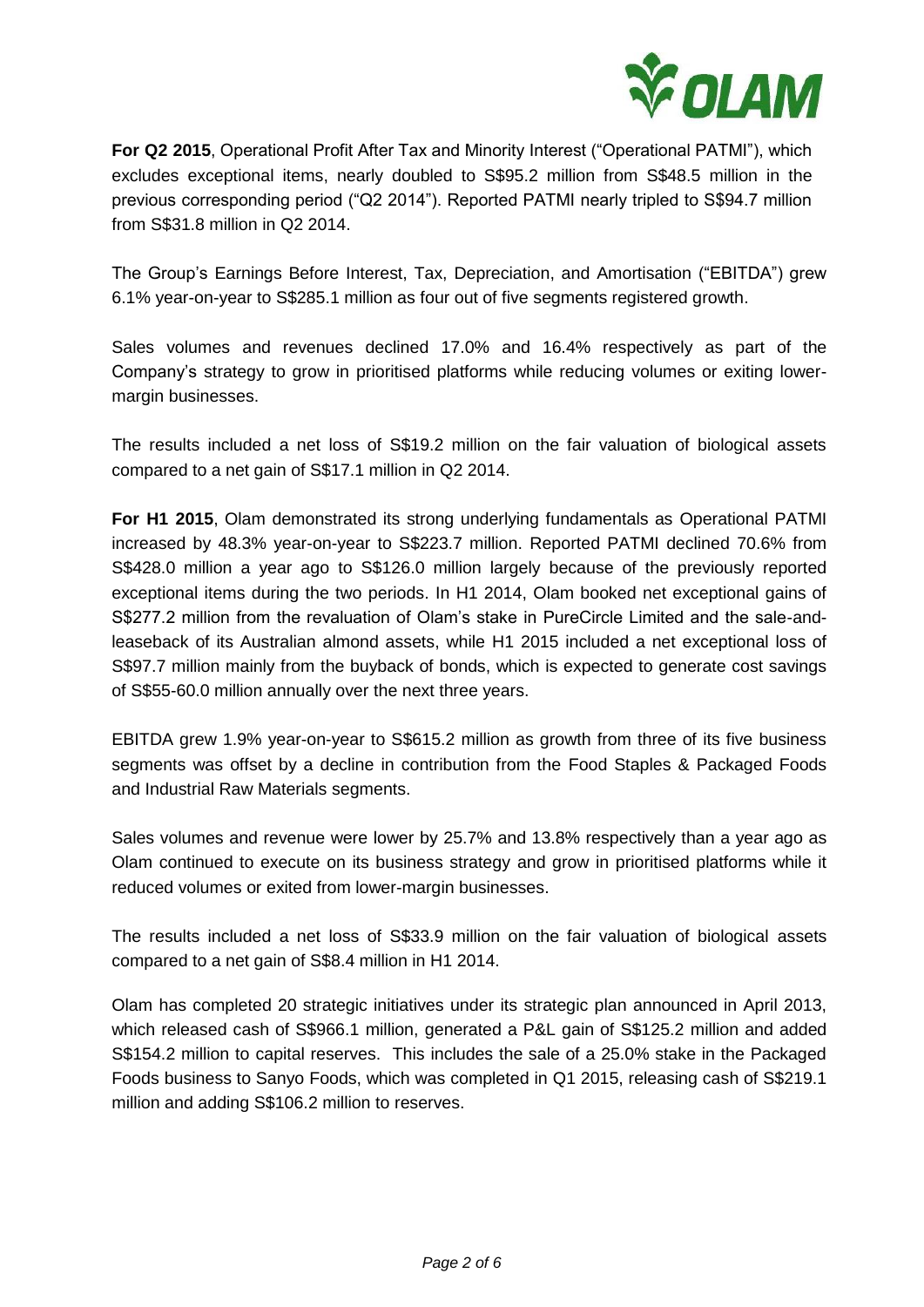

Olam reported positive Free Cash Flow to Firm ("FCFF") of S\$135.0 million in H1 2015 even after it recorded the investment outlay from the acquisition of McCleskey Mills Inc. ("MMI"), which was not part of strategic plan Capex guidance. This was because a combination of higher operating cash flow, divestment cash flows and lower working capital being deployed helped offset the higher gross Capex.

Net gearing as at June 30, 2015 was 1.82 times, in line with the 2016 target of 2.0 times or lower.

The Board of Directors has declared an interim (one-tier tax exempt) dividend of 2.5 cents per share.

**Olam's Co-Founder, Group Managing Director and CEO, Sunny Verghese** said: "Our strong performance despite the current depressed macroeconomic climate is testament to our disciplined focus on executing our strategic plan. We continue to expand selectively in prioritised platforms while reducing our presence or exiting from lower-margin businesses.

"We remain focused on pursuing profitable growth and are excited by the growth opportunities offered by the transformational acquisitions of McCleskey Mills, which has already started to contribute to earnings, and of ADM's cocoa business, which is expected to be completed in Q4 2015."

## **Segmental Review**

**Olam's Executive Director of Finance and Business Development, A. Shekhar** said: "We are pleased with the overall execution against our plan and the fact that most of our platforms continued to deliver EBITDA growth in H1 2015. We stay focused on taking decisive actions to manage the few underperforming profit centres, especially the Dairy farming operations in Uruguay. Besides driving profitable growth, we also delivered positive Free Cash Flow to Firm during this period despite having a larger Capex outflow on account of the acquisition of McCleskey Mills. We are making good progress on our debt optimisation, which has clearly contributed to the improved bottom line performance."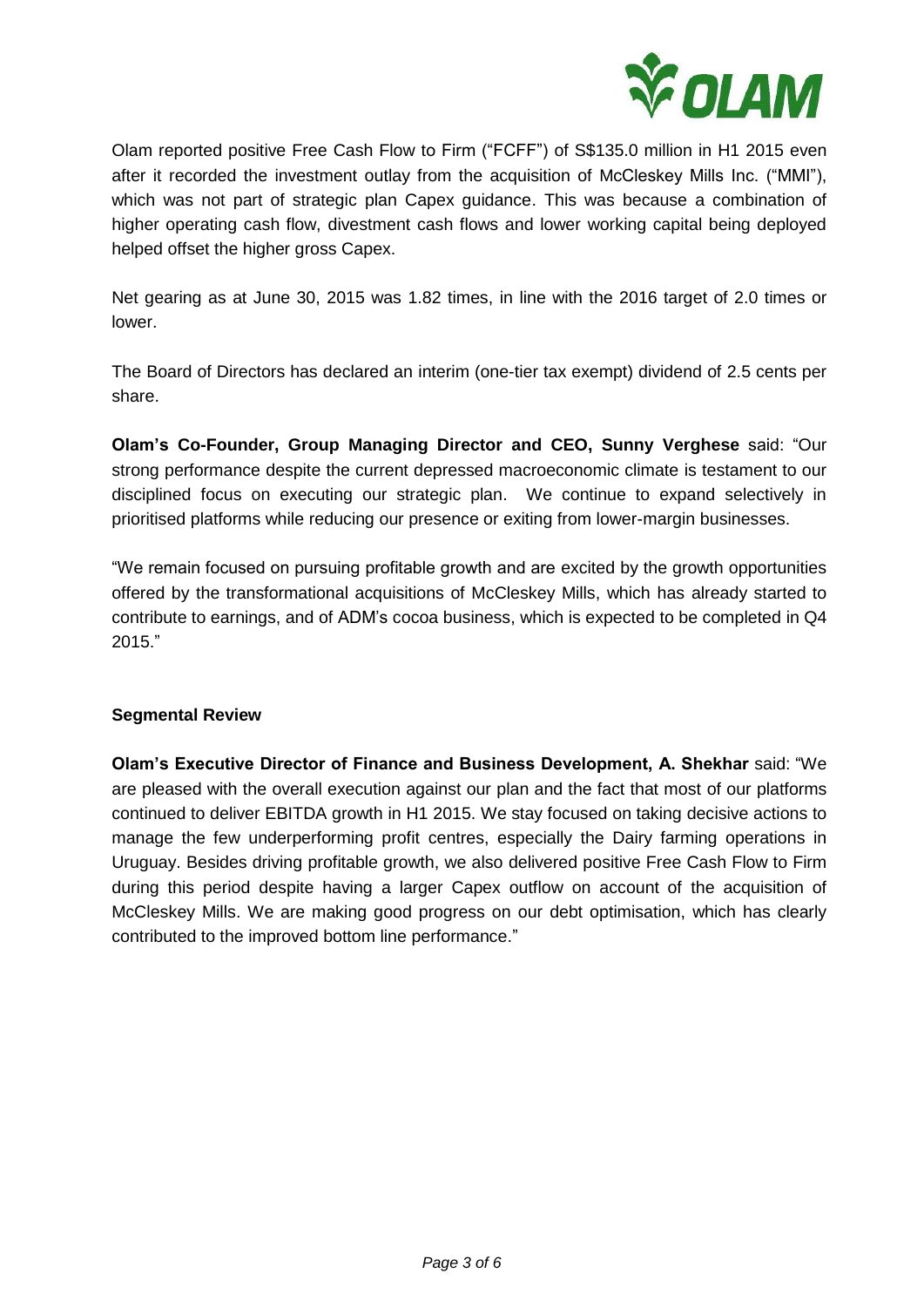

## Q2 2015

| <b>Segment</b>                                   | <b>Sales Volume</b> |         | Revenue |         | <b>EBITDA</b>       |         |
|--------------------------------------------------|---------------------|---------|---------|---------|---------------------|---------|
|                                                  | Q2 2015             | Q2 2014 | Q2 2015 | Q2 2014 | Q <sub>2</sub> 2015 | Q2 2014 |
| Edible Nuts, Spices and<br>Vegetable Ingredients | 519.6               | 549.3   | 1,090.0 | 1,073.1 | 120.7               | 102.5   |
| Confectionery and<br>Beverage Ingredients        | 410.7               | 295.5   | 1,831.0 | 1,486.2 | 59.6                | 54.1    |
| Food Staples and<br>Packaged Foods               | 1,599.9             | 2,162.5 | 1,156.6 | 2,064.4 | 52.8                | 34.0    |
| <b>Food Category</b>                             | 2,530.2             | 3,007.3 | 4,077.6 | 4,623.7 | 233.1               | 190.6   |
| <b>Industrial Raw Materials</b><br>(IRM)         | 373.6               | 491.0   | 734.0   | 1,134.3 | 55.0                | 89.6    |
| <b>Commodity Financial</b><br>Services (CFS)     | N.A.                | N.A.    | 0.0     | (0.4)   | (3.1)               | (11.4)  |
| <b>Non-Food Category</b>                         | 373.6               | 491.0   | 734.0   | 1,133.9 | 51.9                | 78.2    |
| <b>Total</b>                                     | 2,903.8             | 3,498.3 | 4,811.6 | 5,757.7 | 285.1               | 268.7   |

*Volume in '000 metric tonnes; Revenue & EBITDA in S\$ million*

#### H1 2015

| <b>Segment</b>                                   | <b>Sales Volume</b> |         | <b>Revenue</b> |          | <b>EBITDA</b> |         |
|--------------------------------------------------|---------------------|---------|----------------|----------|---------------|---------|
|                                                  | H <sub>1</sub> 2015 | H1 2014 | H1 2015        | H1 2014  | H1 2015       | H1 2014 |
| Edible Nuts, Spices and<br>Vegetable Ingredients | 754.3               | 832.9   | 1.965.7        | 1,846.5  | 217.9         | 187.2   |
| Confectionery and<br>Beverage Ingredients        | 890.3               | 760.1   | 3,541.7        | 3,012.3  | 143.0         | 131.3   |
| Food Staples and<br>Packaged Foods               | 3,257.8             | 5,023.4 | 2,295.6        | 3,892.5  | 132.8         | 156.0   |
| <b>Food Category</b>                             | 4,902.4             | 6,616.4 | 7,803.0        | 8,751.3  | 493.7         | 474.5   |
| <b>Industrial Raw Materials</b><br>(IRM)         | 684.3               | 899.9   | 1,329.7        | 1,842.8  | 113.5         | 145.3   |
| <b>Commodity Financial</b><br>Services (CFS)     | N.A.                | N.A.    | 0.0            | (0.1)    | 8.0           | (15.7)  |
| <b>Non-Food Category</b>                         | 684.3               | 899.9   | 1,329.7        | 1,842.7  | 121.5         | 129.6   |
| <b>Total</b>                                     | 5,586.7             | 7,516.3 | 9,132.7        | 10,594.1 | 615.2         | 604.0   |

*Volume in '000 metric tonnes; Revenue & EBITDA in S\$ million*

The **Edible Nuts, Spices & Vegetable Ingredients** segment posted a 6.5% year-on-year growth in revenue in H1 2015 despite a 9.4% decline in volumes as prices of almonds, hazelnuts and cashew increased. The lower volumes were primarily due to lower tomato paste and dehydrated vegetable volumes in the US following the closure of a plant in California, and lower cashew volumes from the closure of the processing plant in Nigeria.

EBITDA grew 16.4% over the previous corresponding period as the almond business and the Spices & Vegetable Ingredients business in the US continued to show strong growth. Earnings from the consolidation of MMI offset the underperformance of the Argentinean peanut business that was caused by lower prices and the adverse impact of currency.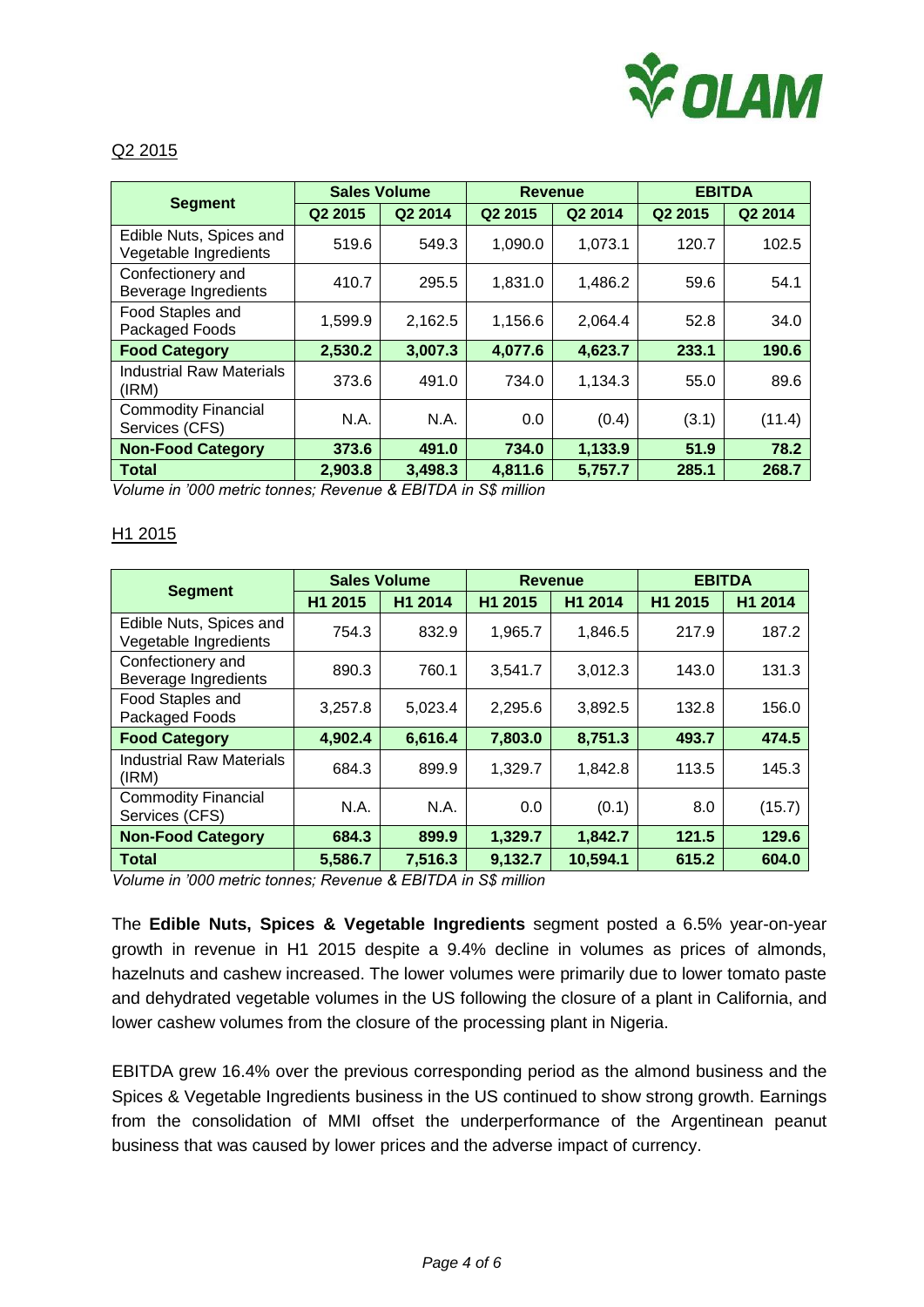

The **Confectionery & Beverage Ingredients** segment recorded a 17.6% increase in revenue and a 17.1% increase in combined volumes from Cocoa and Coffee as cocoa prices increased compared to H1 2014. EBITDA grew by 8.9% with increased contribution from both Cocoa and Coffee.

**Food Staples & Packaged Foods** volumes and revenue fell 35.1% and 41.0% respectively on the back of the deconsolidation of the Grains business in Australia and the discontinued operation in South Africa.

The Grains milling business in West Africa, the Sugar trading and the Rice distribution business performed well during the period. However, segment EBITDA declined by 14.9% due to reduced volumes from the discontinued operations, continued underperformance of the Dairy farming operations in Uruguay and the impact of currency devaluation on the Packaged Foods business in Nigeria and the Palm refining business in Mozambique. The segment also recorded a lower contribution from its SIFCA associate due to lower palm prices.

Given the continued underperformance of the Dairy farming operations in Uruguay, Olam has decided to further restructure this business and defer its planned processing investment there. These actions are likely to result in a one-time restructuring cost in H2 2015.

The **Industrial Raw Materials** segment recorded a 24.0% fall in volumes due to reduced Fertiliser trading and Wood Products volumes, while revenue fell 27.8% due to lower volumes and lower prices across all commodities in the segment. The Cotton and Wood Products businesses recorded a growth in EBITDA but overall segment EBITDA declined by 21.9% due to lower contribution from SEZ compared to the previous corresponding period.

**Commodity Financial Services** registered an EBITDA of S\$8.0 million in H1 2015 versus a loss of S\$15.7 million in H1 2014.

# **Outlook and Prospects**

Despite the recent volatility in the commodity and currency markets, Olam believes its diversified portfolio with leadership positions in many segments provides a resilient platform to navigate these uncertainties.

. . . . .